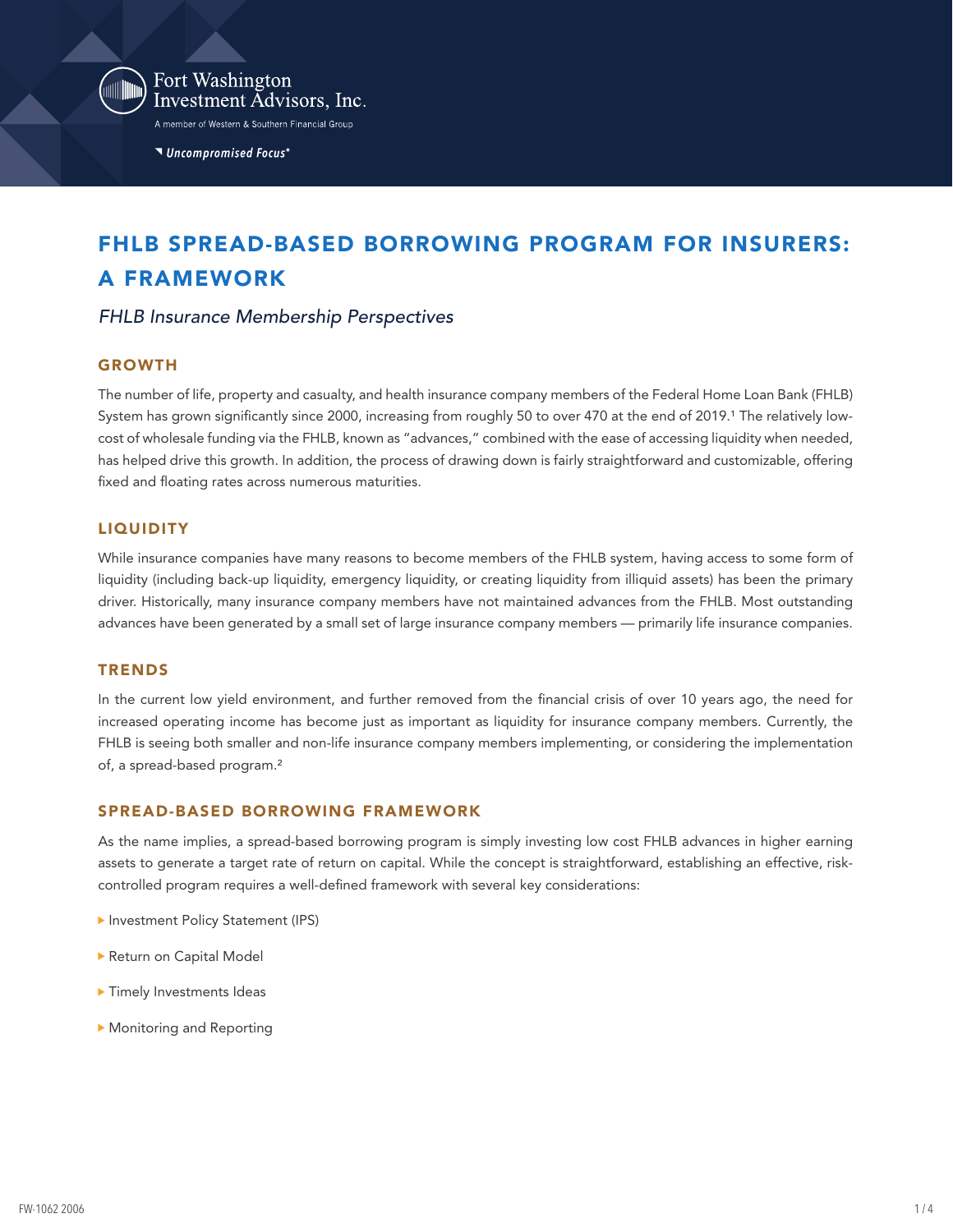| <b>FRAMEWORK</b>                         | <b>KEY CONSIDERATIONS</b>                                                                                                                                                                                                                 |  |
|------------------------------------------|-------------------------------------------------------------------------------------------------------------------------------------------------------------------------------------------------------------------------------------------|--|
|                                          | The IPS should be specific to the spread-based borrowing program (separate from the General<br>Account or Surplus IPS) with appropriate oversight from a Funding Agreement Committee or<br>similar panel.                                 |  |
| <b>Investment Policy Statement (IPS)</b> | Key components of the IPS should address:<br>FHLB Liability Description (FHLB product type, credited rates, rate setting, optionality<br>quarantees, and authorization limits)                                                            |  |
|                                          | ▶ Portfolio Objectives (Multi-objective ALM, including return on capital threshold, operating<br>income, ALM spread, and AUM of the program)                                                                                              |  |
|                                          | ▶ Portfolio Constraints (Subject to enterprise IPS, asset class type, duration, insurance<br>investment law, cash flow testing, and return on capital requirements)                                                                       |  |
|                                          | Investment Strategy (Asset sector, diversification, NAIC quality targets, risk weighted NAIC<br>quality limit, RBC ratio target)                                                                                                          |  |
|                                          | Performance and Compliance Reporting (Investment department/outside manager<br>reporting, treasury department, risk management)                                                                                                           |  |
| <b>Return on Capital Model</b>           | This should be well documented and audited, complete with the assumptions used in                                                                                                                                                         |  |
|                                          | projecting the individual security or portfolio level investment impact.                                                                                                                                                                  |  |
|                                          | Key model inputs and outputs include:                                                                                                                                                                                                     |  |
|                                          | ▶ Projected bond yields, funding rates, collateral, RBC inputs and calculations, default charges,<br>and level of duration mismatch                                                                                                       |  |
|                                          | > Program management expenses, including manager fees, bank fees, etc.                                                                                                                                                                    |  |
|                                          | Impact on overall RBC                                                                                                                                                                                                                     |  |
|                                          | Projected return on capital                                                                                                                                                                                                               |  |
|                                          | ▶ Projected earnings impact                                                                                                                                                                                                               |  |
| <b>Timely Investment Ideas</b>           | Taking advantage of the term structure of the liability as favorable borrowing opportunities                                                                                                                                              |  |
|                                          | present themselves is critical.<br>Thus, it is important to have access to timely investment ideas that:                                                                                                                                  |  |
|                                          | Are both strategic and tactical                                                                                                                                                                                                           |  |
|                                          | Are diverse and actionable                                                                                                                                                                                                                |  |
|                                          | Are coordinated and are executed hand-in-hand with the borrowing process                                                                                                                                                                  |  |
|                                          | Fit within the IPS                                                                                                                                                                                                                        |  |
|                                          |                                                                                                                                                                                                                                           |  |
| <b>Monitoring and Reporting</b>          | This is an ongoing part of the process, coupled with communication across the organization<br>(i.e., with the board, investment committee, treasury, risk management, actuarial, funding<br>agreement committee, and investment manager). |  |
|                                          | This includes a framework to monitor and report on:                                                                                                                                                                                       |  |
|                                          | Investment Policy Compliance                                                                                                                                                                                                              |  |
|                                          | ▶ Portfolio Performance                                                                                                                                                                                                                   |  |
|                                          | Asset Liability Review                                                                                                                                                                                                                    |  |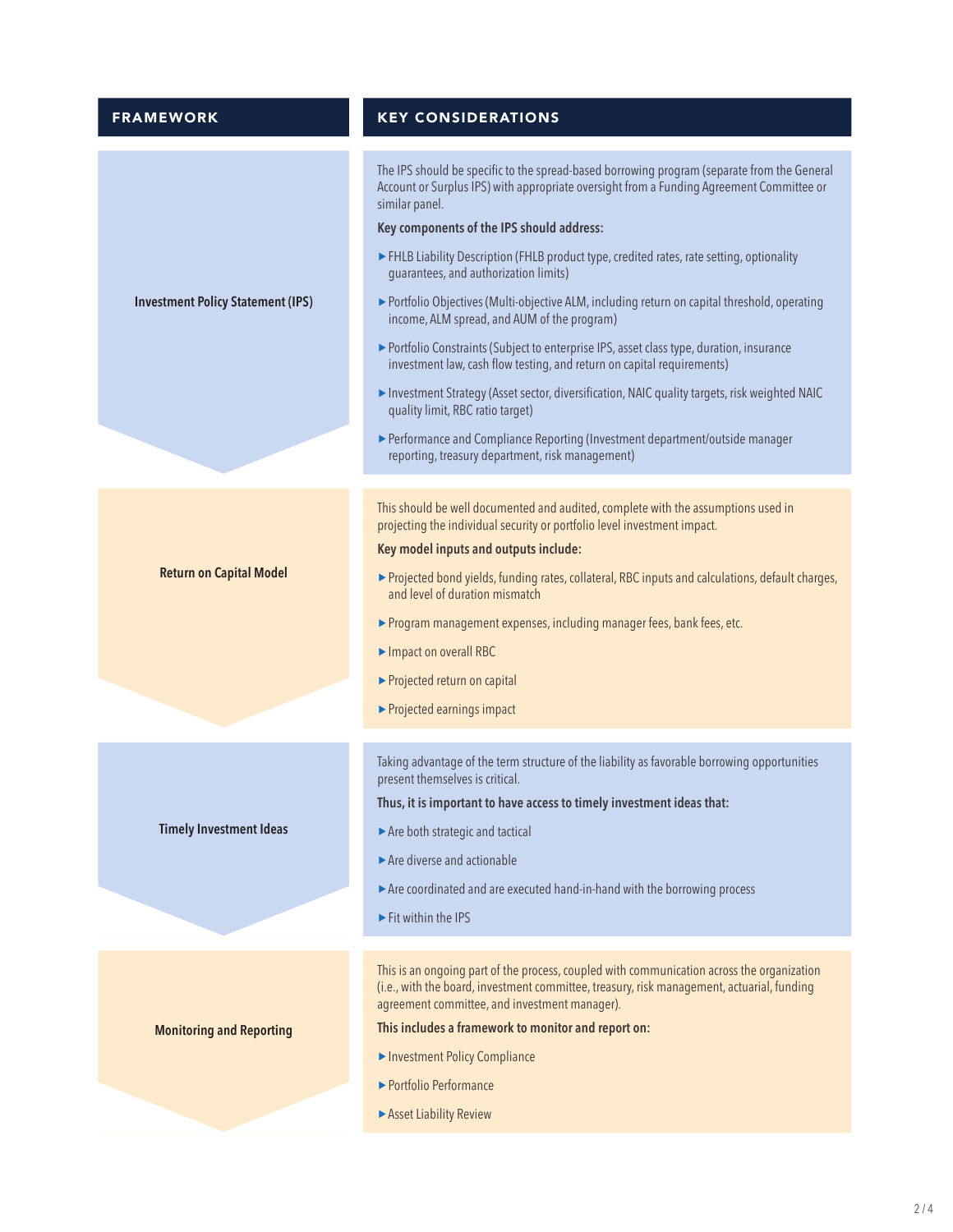#### SPREAD-BASED PROGRAM ILLUSTRATION

The following shows a hypothetical FHLB model portfolio assuming a moderate risk profile. This assumes an asset allocation using securities with a blend of rating structures, as well as varying spreads, liquidity, and complexity.

## *FHLB Spread-based Program Example – Moderate Portfolio³ Model Portfolio Size – \$100,000,000*

## *Moderate*



AAA rated CLO, 20% **5-Year A rated Industrial FRNs, 10%** 5-Year Bank FRNs, 10% **5-Year BBB rated Industrial FRN, 10%** AA rated CLO, 10% 3-5 Year BBB rated Industrial Fixed Rate, 10% AA-A rated auto ABS, 10% BBB rated Franchise ABS, 10% AAA rated Single Property CMBS, 10%

| <b>PORTFOLIO CHARACTERISTICS</b>        |      |  |
|-----------------------------------------|------|--|
| <b>Portfolio Weighted Average Yield</b> | 3.24 |  |
| <b>Liability Weighted Average Yield</b> | 2.25 |  |
| <b>Program Spread</b>                   | 0.99 |  |
| <b>Portfolio Average Quality (NAIC)</b> | 1.30 |  |

| <b>FHLB PROGRAM FLOWS</b>                                                            |               |  |
|--------------------------------------------------------------------------------------|---------------|--|
| <b>Bond Income</b><br>(Interest Income based on portfolio<br>weighted average yield) | \$3,240,000   |  |
| <b>FHLB Dividend Income</b>                                                          | \$200,000     |  |
| <b>FHLB Advance Expense</b><br>(Interest Expense on borrowed funds)                  | (\$2,250,000) |  |
| <b>Program Management Fee</b>                                                        | ( \$200,000)  |  |
| <b>Program Default Assumption</b>                                                    | ( \$93, 300)  |  |
|                                                                                      |               |  |
| <b>Pre-tax Income</b>                                                                | \$896,700     |  |
| <b>Net Income</b>                                                                    | \$708,393     |  |
| <b>Estimated Risk-Based Capital (RBC)</b>                                            | \$2,575,975   |  |
| <b>Program ROE</b>                                                                   | 27.5%         |  |

The charts below show hypothetical breakdowns of conservative, moderate, and aggressive asset mixes. A conservative mix assumes assets that are higher rated, more liquid, less complex, and generate a lower spread. A moderate mix assumes assets with a blend of rating structures, liquidity, complexity, as well as generating varying spreads. An aggressive mix assumes assets that are lower rated, less liquid, complex, and generate a higher spread.